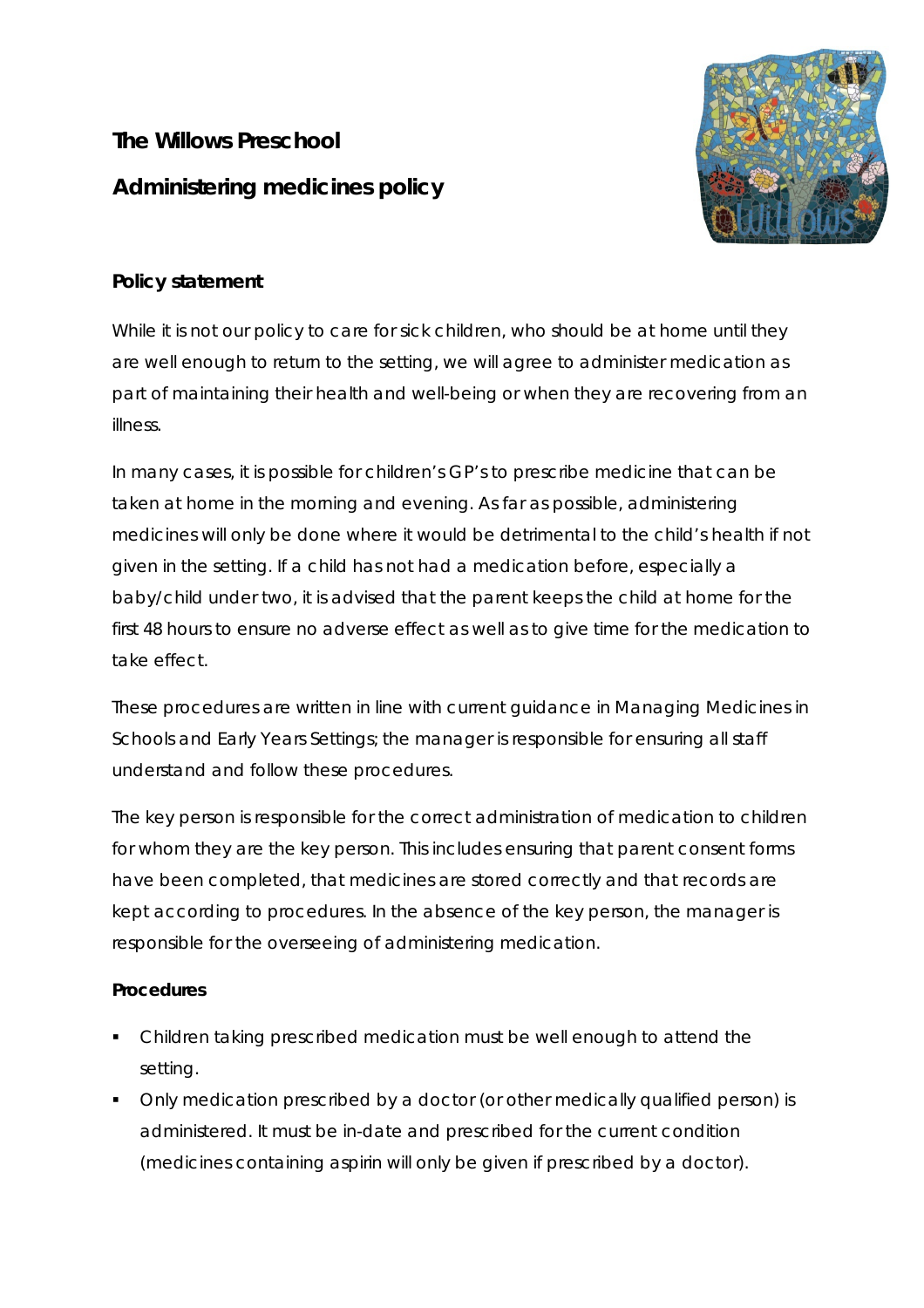- NB Children's paracetamol (un-prescribed) is administered only for children under the age of one year with the verbal consent of the parents in the case of a high temperature. This is to prevent febrile convulsion and where a parent or named person is on their way to collect the child.
- Children's prescribed medicines are stored in their original containers, are clearly labelled and are inaccessible to the children.
- **Parents give prior written permission for the administration of medication. The staff** receiving the medication must ask the parent to sign a consent form stating the following information. No medication may be given without these details being provided:
	- **-** full name of child and date of birth
	- **-** name of medication and strength
	- **-** who prescribed it
	- **-** dosage to be given in the setting
	- **-** how the medication should be stored and expiry date
	- **-** any possible side effects that may be expected should be noted
	- **-** signature, printed name of parent and date.

*Child's medication should be given to the key person who will store it in the kitchen. A medical form must be filled out by staff and parent and then signed at the end of the session to return medication to the parent. Staff must be witnessed in administering medication. Forms must be filed in the appropriate file and archived as needed.*

- The administration is recorded accurately each time it is given and is signed by staff. Parents sign the record book to acknowledge the administration of a medicine. The medication record book records:
	- **-** name of child
	- **-** name and strength of medication
	- **-** the date and time of dose
	- **-** dose given and method; and is
	- **-** signed by key person/manager; and is
	- **-** verified by parent signature at the end of the day.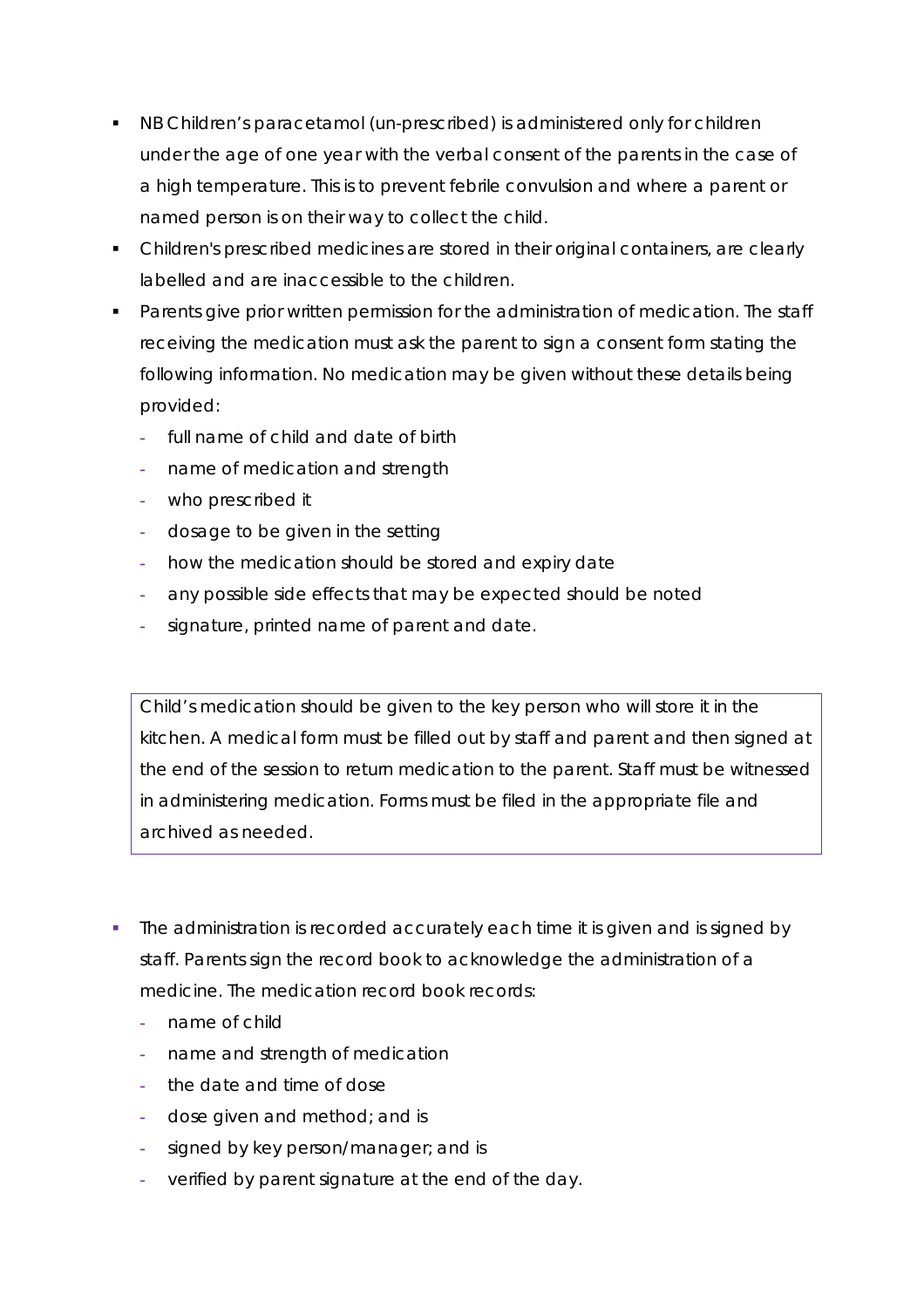We use the Pre-school Learning Alliance's publication *Medication Record* for recording administration of medicine and comply with the detailed procedures set out in that publication.

### **Storage of medicines**

- All medication is stored safely in a locked cupboard or refrigerated as required. Where the cupboard or refrigerator is not used solely for storing medicines, they are kept in a marked plastic box.
- The child's key person is responsible for ensuring medicine is handed back at the end of the day to the parent.
- For some conditions, medication may be kept in the setting. Key persons check that any medication held to administer on an as and when required basis, or on a regular basis, is in date and returns any out-of-date medication back to the parent.

#### *Medicines are stored in the cupboard in the kitchen, in the named containers.*

- **If the administration of prescribed medication requires medical knowledge,** individual training is provided for the relevant member of staff by a health professional.
- If rectal diazepam is given another member of staff must be present and co-signs the record book.
- No child may self-administer. Where children are capable of understanding when they need medication, for example with asthma, they should be encouraged to tell their key person what they need. However, this does not replace staff vigilance in knowing and responding when a child requires medication.

# **Children who have long term medical conditions and who may require on ongoing medication**

 A risk assessment is carried out for each child with long term medical conditions that require ongoing medication. This is the responsibility of the manager alongside the key person. Other medical or social care personnel may need to be involved in the risk assessment.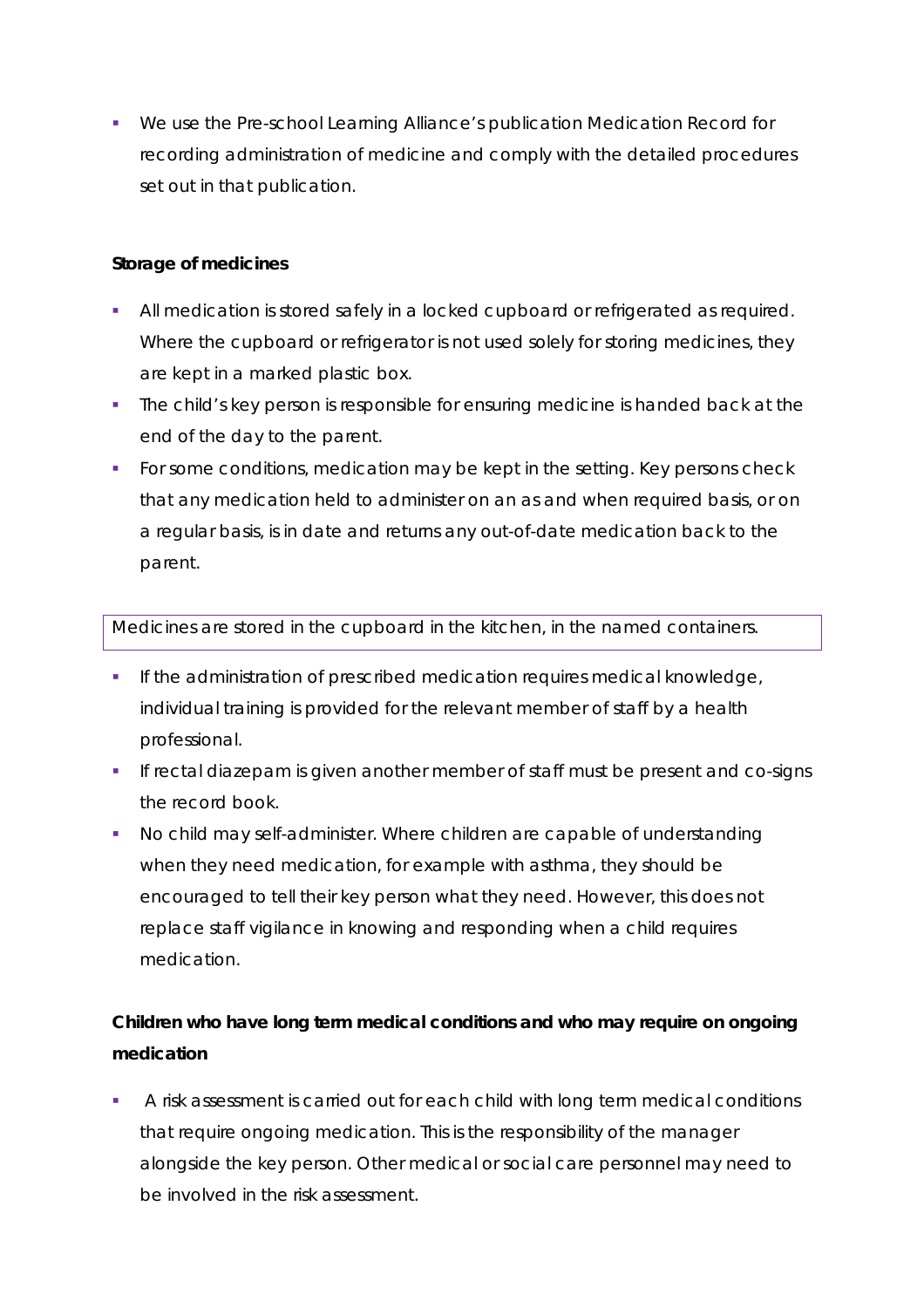- **Parents will also contribute to a risk assessment. They should be shown around** the setting, understand the routines and activities and point out anything which they think may be a risk factor for their child.
- For some medical conditions key staff will need to have training in a basic understanding of the condition as well as how the medication is to be administered correctly. The training needs for staff is part of the risk assessment.
- The risk assessment includes vigorous activities and any other activity that may give cause for concern regarding an individual child's health needs.
- **The risk assessment includes arrangements for taking medicines on outings and** the child's GP's advice is sought if necessary where there are concerns.
- A health care plan for the child is drawn up with the parent; outlining the key person's role and what information must be shared with other staff who care for the child.
- The health care plan should include the measures to be taken in an emergency.
- The health care plan is reviewed every six months or more if necessary. This includes reviewing the medication, e.g. changes to the medication or the dosage, any side effects noted etc.
- Parents receive a copy of the health care plan and each contributor, including the parent, signs it.

## **Managing medicines on trips and outings**

- If children are going on outings, staff accompanying the children must include the key person for the child with a risk assessment, or another member of staff who is fully informed about the child's needs and/or medication.
- Medication for a child is taken in a sealed plastic box clearly labelled with the child's name, name of the medication. Inside the box is a copy of the consent form and a card to record when it has been given, with the details as given above.
- On returning to the setting the card is stapled to the medicine record book and the parent signs it.
- If a child on medication has to be taken to hospital, the child's medication is taken in a sealed plastic box clearly labelled with the child's name, name of the medication. Inside the box is a copy of the consent form signed by the parent.
- As a precaution, children should not eat when travelling in vehicles.
- This procedure is read alongside the outings procedure.